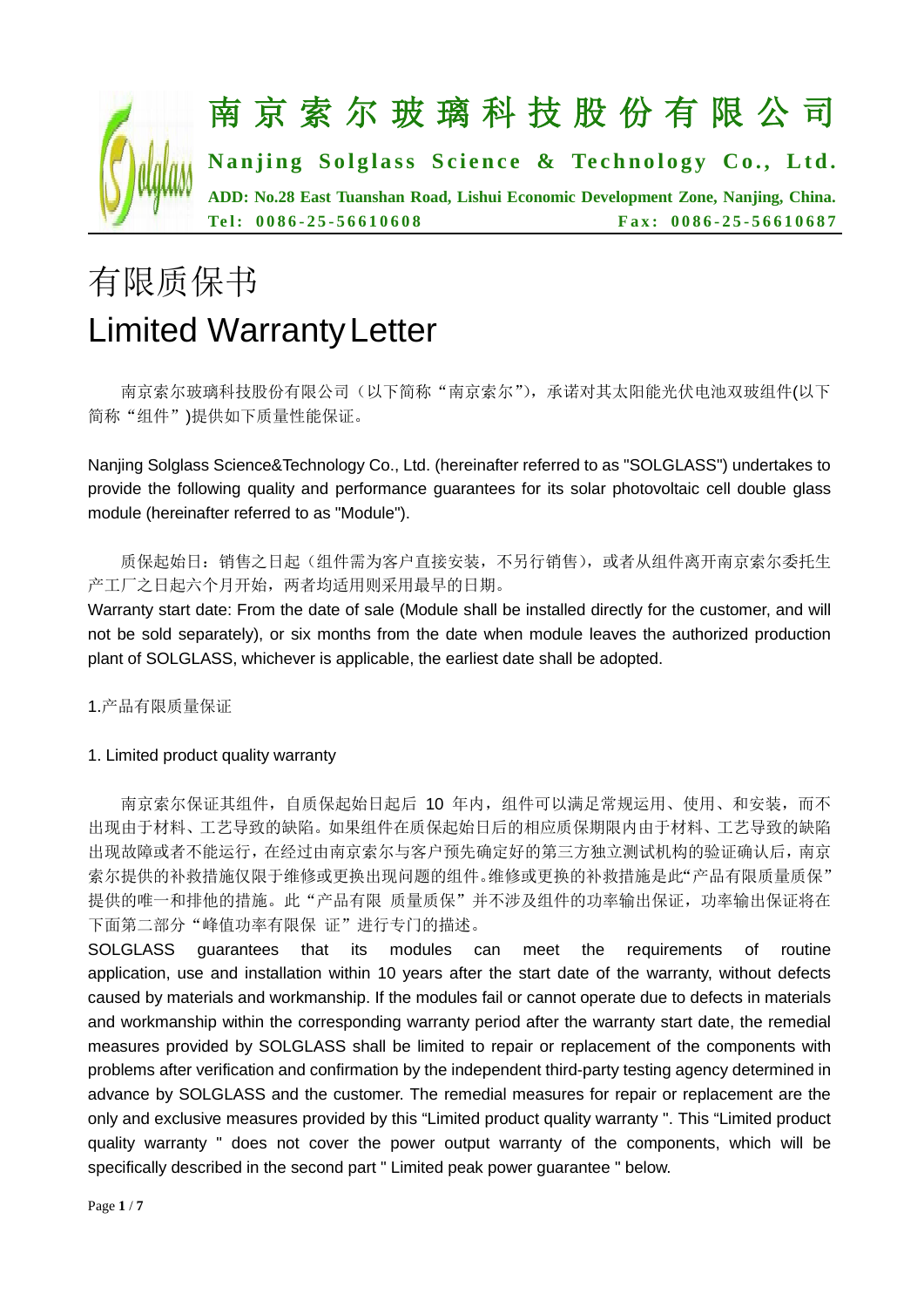2. 峰值功率有限保证

#### 2. Limited peak power guarantee

南京索尔提供一个自质保起始日起双玻组件 25 年内的功率输出损失保证。

SOLGLASS provides a guarantee of power output loss of double glass modules within 25 years from the start date of warranty.

(1)交货组件功率的测量应该在标准测试条件下进行,标准测试条件是指

(a) 光谱调幅 AM1.5;

(b)1000W/m2 照射;

(c) 以正确的角度照射, 电池温度为 25 摄氏度。

组件测量根据 IEC61215 (等同 GB/T 9535) 标准进行测试, 测试在接线盒终端, 南京索尔的校准及测试 标准在光伏组件的制造当日有效。南京索尔的校准标准与国际机构认可通过的标准相一致。

(1) The measurement of delivered module power shall be carried out under standard test conditions, which means

(a) Spectral amplitude modulation AM1.5; (b) 1000W / m2 irradiation;

(c) Irradiate at the right angle, and the cell temperature is 25℃.

Module measurement shall be carried out in accordance with IEC61215 (equivalent to GB/T 9535). The test shall be conducted at the terminal of junction box, and the calibration and test standards of SOLGLASS shall be valid on the manufacturing day of photovoltaic module. The calibration standards of SOLGLASS are consistent with those approved by international organizations.

(2)买方必须保证对产品合适的搬运、系统设计、安装、使用、环境及维护。

(2) The buyer must ensure proper handling, system design, installation, use, environment and maintenance of the product.

(3)峰值功率保证

质保起始日起的第一年内衰减在 3%以内,此后每年 0.7%以内,从质保开始日开始后第 25 年的功 率输出效率不低于 80%

#### (3) Peak power guarantee

The power attenuation is within 3% in the first year from the warranty start date, and within 0.7% every year thereafter. The power output efficiency in the 25th year from the warranty start date is not less than 80%

在自质保起始日起 25 年内,南京索尔保证销售出去的任何一块合格组件功率满足上述 功率保证值, 如果出现任何被南京索尔证实的超出保证值的功率损失,并且南京索尔单方鉴定后判定功率损失的原因是 由于可以归责于南京索尔在材料或者工艺上缺陷造成的,或者进一步(如客户不认同南京索尔的检测结论, 并另行提起书面异议及申请第三方鉴定的情况下) 由第三方测试机构(客户和南京索尔共同确认选择的) 予以确认,南京索尔将自行判断选择 以下任一救济措施,(1)提供给客户额外的组件以弥补上述功率的 损失;或(2)维修或 更换缺陷组件并提供至最初销售时的交货地点的免费运送服务。

Within 25 years from the start date of the warranty, SOLGLASS guarantees that the power of any qualified module sold meets the above power guarantee value. If there is any power loss beyond the guarantee value confirmed by SOLGLASS, and after the unilateral identification SOLGLASS determines that the cause of the power loss is due to the defects in materials or technology attributable to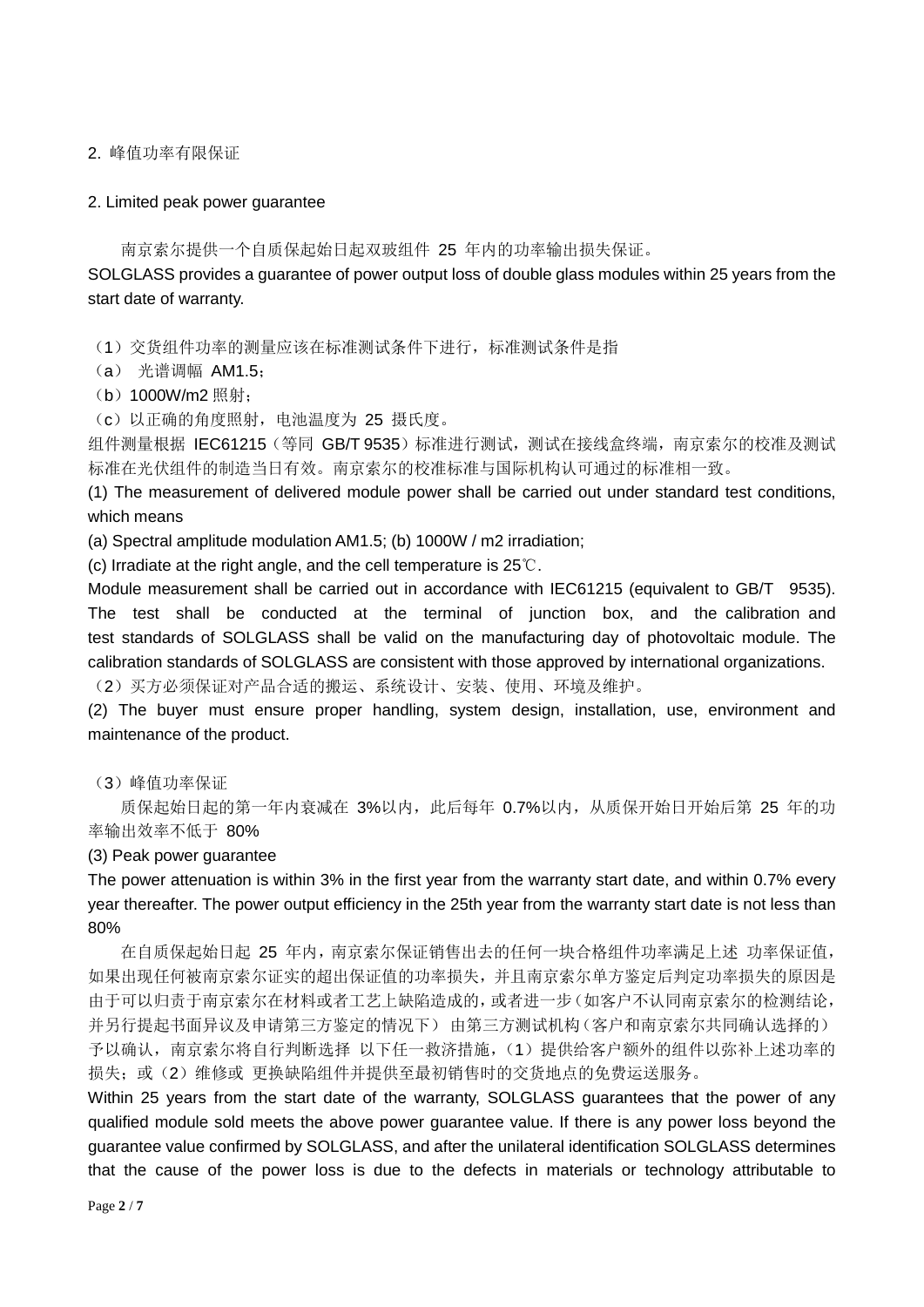SOLGLASS, or Further (if the customer does not agree with the test conclusion of SOLGLASS, and raises a written objection and applies for the third-party identification), the third-party testing agency (the customer and SOLGLASS jointly confirm the selection) will confirm it, SOLGLASS will choose any of the following relief measures at its own discretion, (1) provide the customer with additional modules to make up for the loss of the above power; or (2) Repair or replace defective modules and provide free delivery to the delivery point at the time of initial sale.

注意:假如客户发现缺陷组件在处理前需要预先退回,其运输费用由客户承担。经过南京索尔自身 或第三方测试机构确认判定属于南京索尔质保范围内的责任,合理运输费用可以依据 客户提供的合法发 票给予赔付。

**Note:** If the customer finds that the defective module needs to be returned in advance before handling, the transportation cost shall be borne by the customer. After confirmation of SOLGLASS itself or a third-party testing agency, if it is determined to be within the scope of SOLGLASS's warranty, the reasonable transportation cost can be compensated according to the legal invoice provided by the customer.

3.排除和限制条款

# 3. Exclusions and restrictions

(1) 在任何情况下,所有质保索赔均应在相应的保证期内书面提交至南京索尔,不能超过保证限。 (1) In any case, all warranty claims shall be submitted in writing to SOLGLASS within the corresponding warranty period, which shall not exceed the warranty period.

(2)"产品有限质量保证"以及"峰值功率有限保证"不适用于以下情况的组件:

•错误使用、滥用、疏忽、故意破坏或意外事故;

•擅自改造、安装不当或应用不当;

•未严格遵守生产者指示的修复及修改;

•未遵守南京索尔的维护说明;

•电源故障、电源电涌、雷电、水灾、火灾、意外破损或者其他南京索尔不能控制的事件。 (2)

"Limited product quality warranty" and "Limited peak power guarantee" do not apply to modules in the following conditions:

•Misuse, abuse, negligence, vandalism or accident;

•Unauthorized modification, improper installation or improper application;

•Repair and modification not in strict accordance with the manufacturer's instructions;

•Failure to follow the maintenance instructions of SOLGLASS;

•Power failure, power supply surge, lightning, flood, fire, accidental damage or other events beyond the control of SOLGLASS.

(3)"产品有限质量质保"以及"峰值功率有限保证"均不赔偿如下费用:与组件的安装、拆卸 或重新 安装(除了在第 5 部分的最后一段所明述的)的相关任何费用,退回组件时产生的 清关或其他任何费用。 (3) Neither the "Limited product quality warranty" nor the "Limited peak power guarantee" shall be liable for any costs associated with the installation, removal or reinstallation of the components (other than those described in the last paragraph of Part 5), customs clearance or any other costs incurred in returning the components.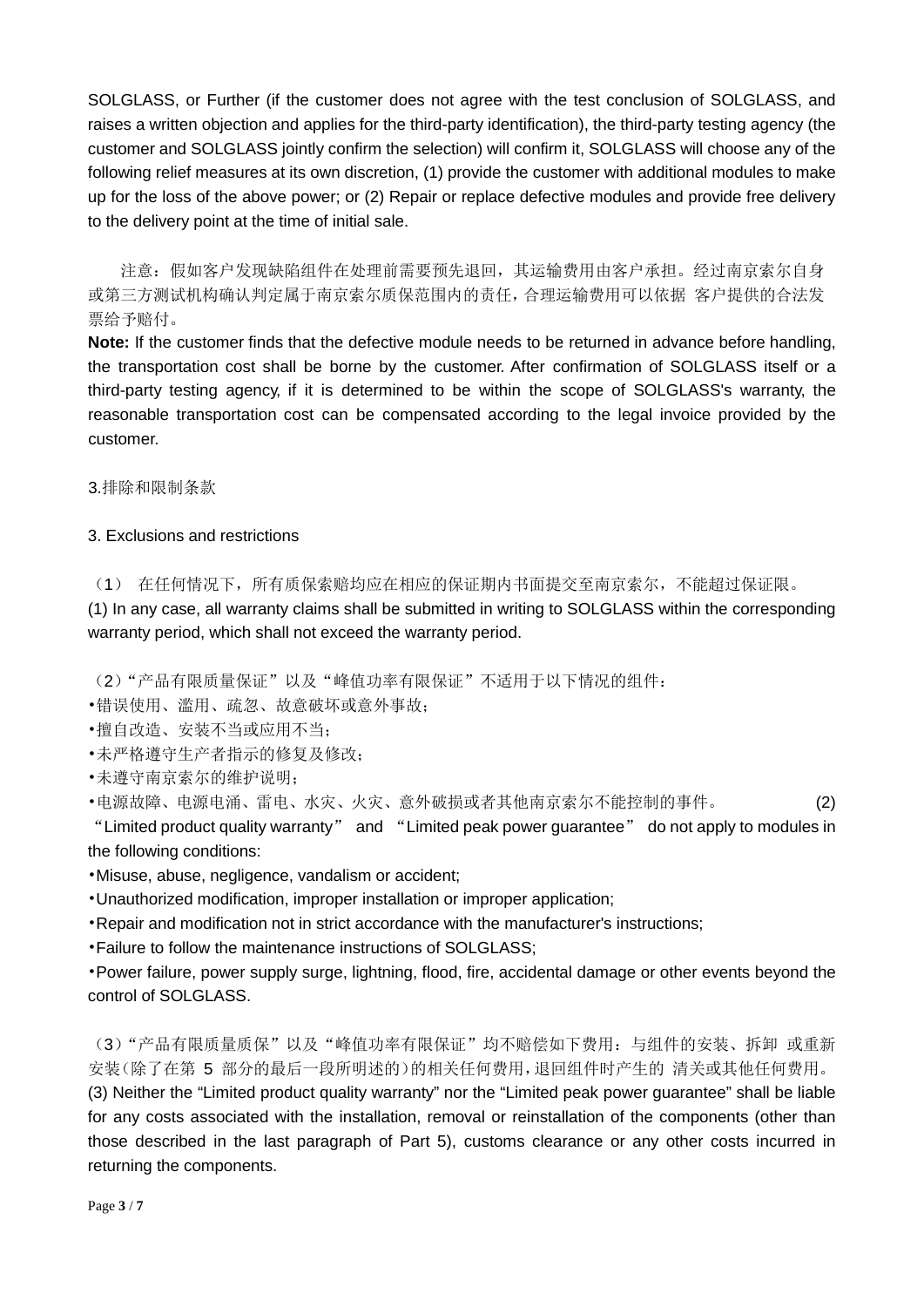(4)如组件的类型和序列号已经被更改、擦除或难以辨认,质保要求将不被受理

(4) If the type and serial number of components have been changed, erased or illegible, the warranty requirements will not be accepted

(5)在有限质保期内的任何质量问题,买方需在发现问题后的 24 小时内以书面形式通知南京索尔,南 京索尔将会在接到买方的问题报告后,及时处理。

(5) In case of any quality problem within the limited warranty period, the buyer shall notify SOLGLASS in writing within 24 hours after finding the problem, and SOLGLASS will handle it in time after receiving the buyer's problem report.

4.质保范围限制

#### 4. Limitation of warranty scope

除非南京索尔以书面的方式明确同意:签署并认可其他义务和责任,否则本有限质保书的保证条款明 确代替,并排除其他所有其他明示或暗示的保证,包括但不限于对于商销性的保证、适用于特殊目的、特 殊用途或应用的保证,以及其他南京索尔承担的义务或责任。南京索尔不对人身伤害或者财产损失承担责 任,不对组件引起或组件相关的原因(包括但不限于组件的任何缺陷,使用和安装产生的任何缺陷)导致 的其他损失或伤害承担责任。南京索尔对于任何原因导致的附带性损害、衍生性损害或特别损害、其他直 接或间接损害均不承担赔偿责任。因产品无法使用导致的损失;利润损失;生产损失;或者收入损失均在 此予以明 确排除。南京索尔如果对客户承担赔偿,其累计的赔偿总额不超过客户支付的单块组件的发票 价值。

Unless otherwise expressly agreed in writing by SOLGLASS: sign and accept other obligations and responsibilities, the warranty clauses of this Limited warranty expressly replace and exclude all other warranties, express or implied, including but not limited to the commercial warranty, warranty applicable for special purpose, use or application, and other obligations or responsibilities undertaken by SOLGLASS. SOLGLASS shall not be liable for personal injury or property loss, and shall not be liable for other losses or injuries caused by or related to the modules (including but not limited to any defect of modules, any defect caused by use and installation). SOLGLASS shall not be liable for incidental, derivative or special damages, other direct or indirect damages caused by any reason. The loss, profit loss, production loss or income loss caused by the unavailability of the product are all clearly excluded here. If SOLGLASS undertakes compensation to the customer, the total amount of compensation shall not exceed the invoice value of the single module paid by the customer.

#### 5.质保的履行

#### 5. Performance of quality assurance

如果客户认为根据"产品质保"可以提出正当的质保要求,应立即发邮件到下述南京索尔电子邮箱。 客户应随通知附上质保证明,对应的组件序列号及购买时间。同时还应该提出能够清晰显示购买日期,购 买 价格,组件型号,南京索尔的印章或签字的发票作为凭证。

If the customer thinks that it can put forward proper quality assurance requirements according to "Product quality assurance", he shall immediately send a notice by email to the following email address of SOLGLASS. The customer shall attach with the notice the warranty certificate, the corresponding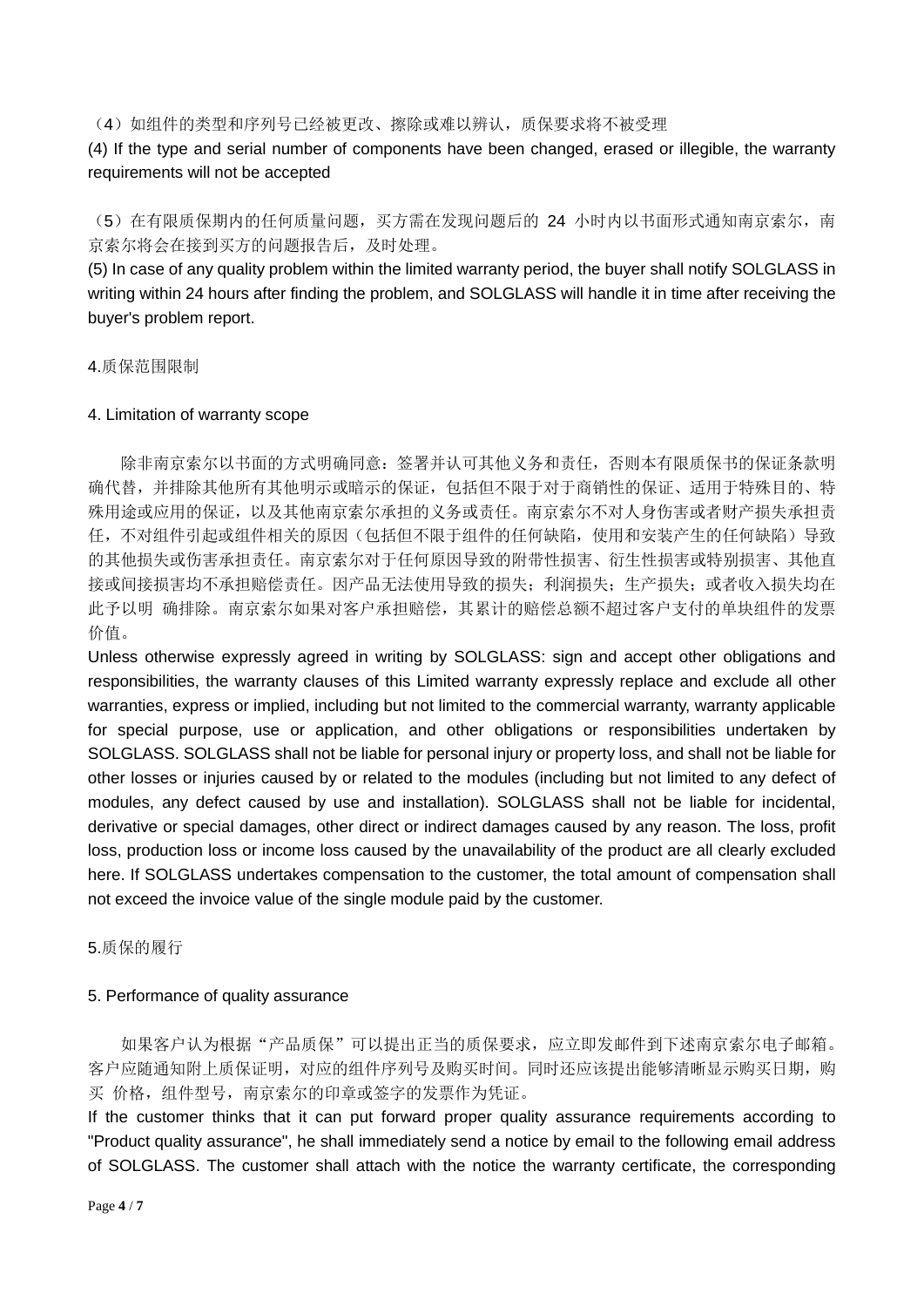module serial number and the purchase time. At the same time, it should also provide the invoice that can clearly show the purchase date, purchase price, component model, seal or signature of SOLGLASS as the voucher.

如果组件要运回南京索尔进行检测,维修或者更换,南京索尔向客户提供产品退回授权书。在没有产 品退回授权书的情况下,南京索尔将不接受退回的组件。在客户服务部门批准的情况下,与"产品有限质 量质保"以及"峰值功率有限保证"相关合理的、正常的和有文件证明的组件海运运输费用(含退回的费 用以及维修、更换后的组件的再次运送费用)将由南京索尔向客户进行补偿。

If the modules are to be returned to SOLGLASS for testing, repair or replacement, SOLGLASS shall provide the customer with the product return authorization. In the absence of a product return authorization, SOLGLASS will not accept returned modules. With the approval of the customer service department, the reasonable, normal and documented ocean transportation cost of components related to the "Limited product quality warranty" and "Limited peak power guarantee" (including the returned cost and the re-transportation cost of the repaired and replaced components) will be compensated by SOLGLASS to the customer.

# 6.质保的转让

#### 6. Transfer of warranty

组件未安装使用、组件的原始安装位置未变动,并且必须保证对其合理的搬运、系统设计、安装、使 用、维护及有适当的工作环境时,本质保方可转让。

Only when the modules are not installed and used, the original installation position of the modules is not changed, and the reasonable handling, system design, installation, use, maintenance and proper working environment of the modules must be guaranteed, can this quality assurance be transferred.

# 7. 争议

# 7. Disputes

如果在质保索赔上发生分歧,国内一流的测试机构如 Tüv, Intetek, UL, CQC 等可以被邀请参与 裁定最终的索赔。所有的费用由败诉方承担,除非另有判决另有规定。南京索尔保留最终解释权。进一 步的分歧解决要求按照预先签订的主要销售合同中规定的经过双方同意的可适用的司法管辖权来执行。 如对本有限质保其它语言版本存在争议,以中文版为准。 本有限质保书最终解释权归南京索尔所有。 In case of any disagreement on the warranty claim, domestic first-class testing institutions such as Tüv, Intetek , UL , CQC, etc. can be invited to participate in the determination of the final claim. All expenses shall be borne by the losing party, unless otherwise stipulated in the judgment. SOLGLASS reserves the right of final interpretation. Further dispute resolution is required to be conducted in accordance with the applicable jurisdiction agreed by both parties in the pre signed main sales contract.

In case of any disputes on other language versions of this Limited warranty, the Chinese version shall prevail. The final interpretation right of this Limited warranty belongs to SOLGLASS.

# 8.变更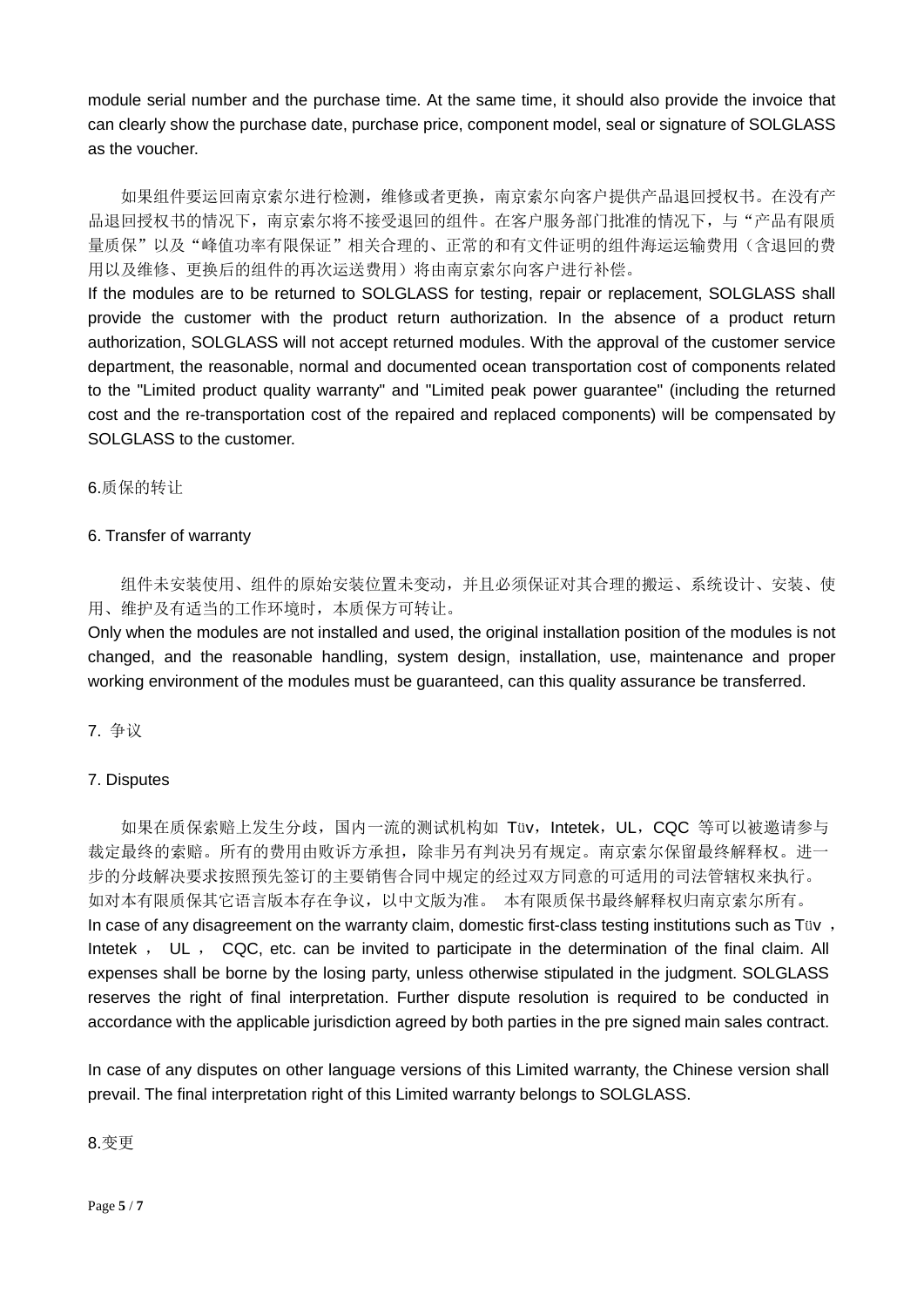# 8. Change

组件的维修、更换或是提供额外组件的组件并不表示质保期限重新开始,此"产品质保"的原有期 限不会重新计算延期。任何被更换后的组件均为南京索尔所有,并由其全权处理。如在索赔发生时南京 索尔已停止供应同问题组件相同型号的组件,南京索尔可自行选择提供其他型号的组件(与原始组件相 似)不论是新的品牌或原始品牌。

Repair or replacement of modules or providing additional components does not mean that the warranty period will be renewed, and the original period of this "Product warranty" will not be recalculated. Any replaced modules shall be owned by SOLGLASS and shall be fully handled by it. If, at the time of the claim, SOLGLASS has stopped supplying modules of the same type as the problem module, SOLGLASS may, at its own option, provide modules of other types (similar to the original module) whether new or original brand.

9.不可抗力

#### 9. Force majeure

对如因自然灾害、战争、骚乱、罢工、以及其他南京索尔无法预见的不可控事件(包括但不限于任 何组件产品销售或用户提出质保要求时,南京索尔无从了解的技术、自然事件或自然条件)等引起的组 件缺陷或功率衰减,南京索尔对消费者和最终用户及任何第三方都不负任何责任。

For module defects or power attenuation caused by natural disasters, wars, riots, strikes, and other unforeseen and uncontrollable events (including but not limited to any technology, natural events or natural conditions unknown to SOLGLASS when any module product is sold or the user puts forward warranty requirements), SOLGLASS is not responsible for consumers, end users and any third parties.

我们的产品质量不能排除在澳大利亚消费者法律之外,由于我们的产品的一些主要质量问题你有权选择 替换或者退款和对未来有预期的损失的赔偿。如果质量问题不是很严重或者质量不能接受,你也有权选 择维修或者更换。

Our goods come with guarantees that cannot be excluded under the Australian Consumer Law. You are entitled to a replacement or refund for a major failure and compensation for any other reasonably foreseeable loss or damage. You are also entitled to have the goods repaired or replaced if the goods fail to be of acceptable quality and the failure does not amount to a major failure

产品认证持有人: 南京索尔玻璃科技股份有限公司 地址:南京溧水经济开发区团山东路 28 号 电话: 0086 25 56610608 传真: 0086 25 56610687 Email: [LUJC@SOLGLASS.CN](mailto:LUJC@SOLGLASS.CN) [SOLGLASS@163.COM](mailto:SOLGLASS@163.COM) Website: www.solglass.cn

Certificate holder: NANJING SOLGLASS SCIENCE&TECHNOLOGY CO., LTD. Add: No. 28 East Tuanshan Road, Lishui Economic Development Zone, Nanjing, China. Tel: 0086 25 56610608